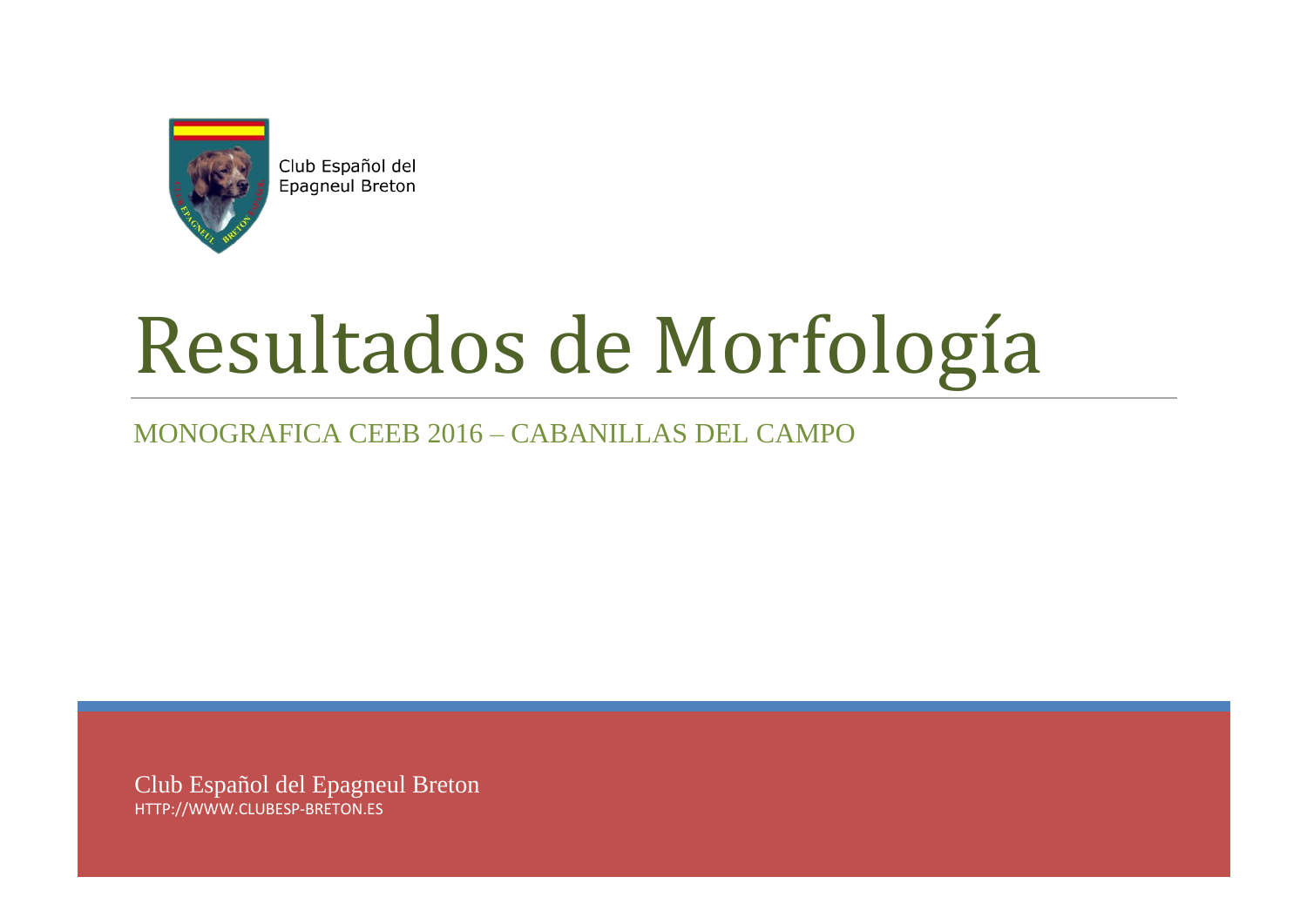#### **CACHORROS MACHOS**

| Nº  | <b>NOMBRE DEL PERRO</b>        | <b>SEXO</b> | <b>L.O.E.</b>  | <b>COLOR</b> | <b>NACIMIENTO</b> | <b>PROPIETARIO</b>         | <b>CLASIFICACION</b> |
|-----|--------------------------------|-------------|----------------|--------------|-------------------|----------------------------|----------------------|
| 1.  | <b>BARBADUM MAYIT</b>          | M           | <b>TRAMITE</b> |              | 20/09/2015        | RUBEN GARCIA MANERO        | 1ºMB                 |
| 2.  | <b>BARBADUM MESI</b>           | M           | <b>TRAMITE</b> |              | 20/09/2015        | RUBEN GARCIA MANERO        | МB                   |
| 3.  | <b>BARBADUN ENZO II</b>        | M           | 2281055        | B/NA         | 28/08/2015        | RUBEN GARCIA MANERO        | B                    |
| 4.  | <b>CALIFA DEL ZUMBACON</b>     | M           | 2282133        | B/NA         | 10/08/2015        | <b>JOSE TAPIA LUQUE</b>    | B                    |
| 5.  | <b>HEMAN DE ALJARAFE</b>       | M           | <b>TRAMITE</b> | B/NA         | 18/08/2015        | JAVIER TAPIA GOMEZ         | ELIMINADO            |
| 6.  | <b>JAX DE LA FONTECHA</b>      | M           | 2264525        | B/NA         | 20/08/2015        | JAVIER FERNANDEZ RODRIGUEZ | <b>MB</b>            |
| 7.  | LUCAS DEL VINO FINO            | M           | <b>TRAMITE</b> | B/NA         |                   | RAMON GARCIA NUÑEZ         | B                    |
| 8.  | LUCIOS DE LA FONT DEL LLOP     | M           | <b>TRAMITE</b> | B/NE         | 09/09/2015        | RAMON MASEGOSA MARTIN      | 3ºMB                 |
| 9.  | <b>PHATON DE LOS ZUMAGALES</b> | M           | <b>TRAMITE</b> | B/NA         | 11/10/2015        | JORGUE AGÜERO              | B                    |
| 10. | <b>QUCO DE PUENTEMOCHA</b>     | M           | 2288573        | TRI.         | 06/11/2015        | RICARDO MENESES CABRERO    | $2^{\circ}MB$        |
| 11. | <b>QUEKO DE PUENTEMOCHA</b>    | M           | 2273434        | B/NA         | 30/07/2015        | RICARDO MENESES CABRERO    | B                    |
| 12. | <b>RABEL DE CASA ATO</b>       | M           | 2274741        | B/NE         | 01/10/2015        | AMADEO REDONDO RODENAS     | <b>MB</b>            |
| 13. | <b>TOM DE TRASSIERRA</b>       | M           | <b>TRAMITE</b> | B/NA         | 14/10/2015        | JOSE M. SALMORAL           | МB                   |

## **CACHORROS HEMBRAS**

| Nº  | <b>NOMBRE DEL PERRO</b>         | <b>SEXO</b> | L.O.E.         | <b>COLOR</b> | <b>NACIMIENTO</b> | <b>PROPIETARIO</b>         | <b>CLASIFICACION</b> |
|-----|---------------------------------|-------------|----------------|--------------|-------------------|----------------------------|----------------------|
| 14. | <b>BARBADUM MAYORET</b>         |             | <b>TRAMITE</b> |              | 20/09/2015        | <b>RUBEN GARCIA MANERO</b> | B                    |
| 15. | <b>BARBADUN OLIVA</b>           |             | <b>TRAMITE</b> |              | 18/10/2015        | <b>RUBEN GARCIA MANERO</b> | N/R                  |
| 16. | <b>DHALU DE SIERRA TEJADA</b>   |             | 2266486        | B/NA         | 17/07/2015        | <b>TOME JIMENEZ</b>        | 1ºMB MEJOR CACHORRO  |
| 17. | <b>DHORATY DE SIERRA TEJADA</b> |             | 2266490        | B/NA         | 17/07/2015        | <b>SERGIO PEREZ PEREZ</b>  | 3ºMB                 |
| 18. | <b>ELMA DEL NEFTIS</b>          |             | <b>TRAMITE</b> | B/NE         | 25/10/2015        | <b>JOSE GUIJO NIETO</b>    | B                    |
| 19. | <b>KEKA DE LOS MAJADALES</b>    |             | <b>TRAMITE</b> | B/NA         | 01/10/2015        | RAFAEL BENABENTE GARCIA    | $2^{\circ}MB$        |
| 20. | <b>RITA III DE CASA ATO</b>     | г           | 2274745        | B/NA         | 01/10/2015        | AMADEO REDONDO RODENAS     | <b>MB</b>            |
| 21. | THAIS DE ALCORCAN               |             | 2274936        | B/NA         | 03/08/2015        | JOSE M. BELTRAN MORENO     | <b>MB</b>            |
| 22. | <b>TURKA DE TRASSIERRA</b>      | н           | <b>TRAMITE</b> | B/NA         | 14/10/2015        | JOSE M. SALMORAL           | <b>MB</b>            |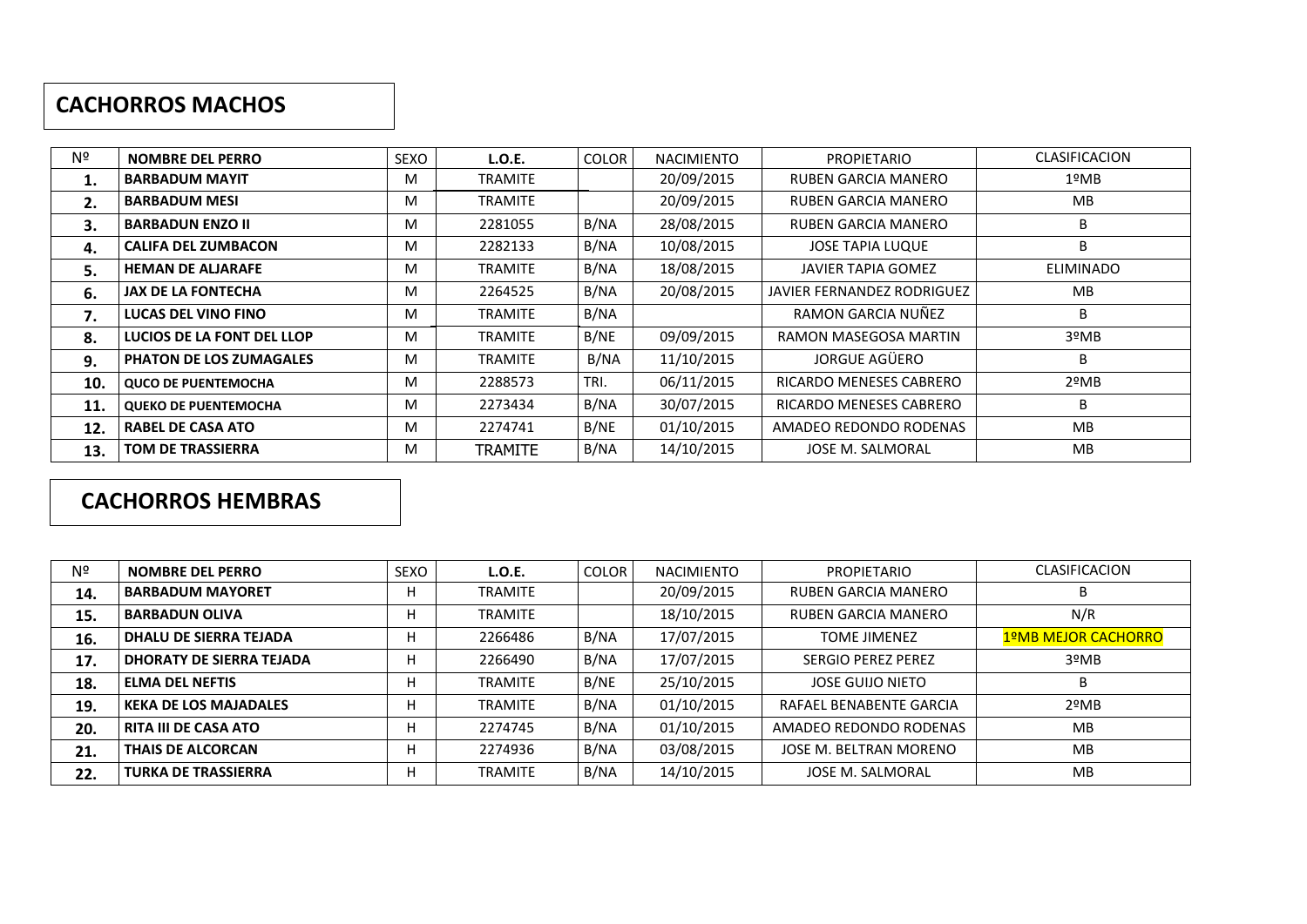#### **JOVENES MACHOS**

| Nº  | <b>NOMBRE DEL PERRO</b>               | <b>SEXO</b> | L.O.E          | <b>COLOR</b> | <b>Nacimiento</b> | Propietario                      | <b>CLASIFICACION</b> |
|-----|---------------------------------------|-------------|----------------|--------------|-------------------|----------------------------------|----------------------|
| 23. | <b>ABU DE SOYSUS</b>                  | M           | 2263812        | B/NA         | 21/05/2015        | <b>FABIAN MACIAS GALIANA</b>     | <b>EXC</b>           |
| 24. | <b>AJAX DEL NEFTIS</b>                | M           | 2284569        | TRI.         | 09/02/2015        | ADRIANO RAMIREZ CALLEJA          | <b>MB</b>            |
| 25. | <b>APOLO DEL NEFTIS</b>               | M           | 2284570        | TRI.         | 09/02/2015        | ADRIANO RAMIREZ CALLEJA          | 2ºEXC                |
| 26. | <b>ATILA DEL NEFTIS</b>               | M           | 2284574        | TRI.         | 09/02/2015        | ADRIANO RAMIREZ CALLEJA          | 4ºEXC                |
| 27. | <b>CACHO DE SABIYUR</b>               | M           | 2257979        | B/NA         | 12/03/2015        | LUIS GONZALO COLOMA              | <b>ELIMINADO</b>     |
| 28. | <b>CRONOS DE MONCRUZ</b>              | M           | 2260673        | B/NA         | 12/04/2015        | JUAN A. DE LA CRUZ               | <b>EXC</b>           |
| 29. | <b>CYRANO DE FUENTE DEL TAYO</b>      | M           | 2253776        | B/NE         | 31/01/2015        | DOMINGO ALVAREZ BASTIAS          | EXC                  |
| 30. | <b>EGON DEL ALJARAFE</b>              | M           | <b>TRAMITE</b> | B/NE         | 24/04/2015        | <b>JOSE GUIJO NIETO</b>          | EXC                  |
| 31. | <b>FENIX DE ALCORCAN</b>              | M           | 2235192        | B/NA         | 26/11/2014        | JOSE M. BELTRAN MORENO           | <b>ELIMINADO</b>     |
| 32. | <b>FULL DE LA ESTACA</b>              | M           | 2262993        | B/NA         | 22/04/2015        | <b>FRANCISCO VEGA COPADO</b>     | 1ºEXC                |
| 33. | <b>KENT DE COPLILLA</b>               | M           | 2252329        | B/NA         | 15/04/2015        | DAVID CAMACHO PARRADO            | N/R                  |
| 34. | LEON DES COMPAGNONS DE LA VIE         | M           | LOF288628      | B/NA         | 18/06/2015        | <b>RUBEN GARCIA MANERO</b>       | N/R                  |
| 35. | <b>LODEN DES COMPAGNONS DE LA VIE</b> | M           | LOF288620      | B/NA         | 18/06/2015        | <b>RUBEN GARCIA MANERO</b>       | EXC                  |
| 36. | <b>LOR DE LA BESANA</b>               | M           | 2273671        | TRI.         | 29/05/2015        | <b>DOMIGO RODENAS GARCIA</b>     | <b>ELIMINADO</b>     |
| 37. | <b>LOREN DEL CHORTAL</b>              | M           | 2266379        | B/NA         | 20/05/2015        | <b>JOSE M.BARRERA CABRERA</b>    | N/R                  |
| 38. | <b>LUKA DE SA TORRE</b>               | M           | 2285972        | B/NA         | 09/05/2015        | DAVID MARI FALCO                 | 3ºEXC                |
| 39. | <b>QUILLO DE PEÑALOBERA</b>           | M           | 2256156        | B/NA         | 10/03/2015        | <b>EMILIANO RODRIGUEZ GARCIA</b> | MB                   |
| 40. | <b>QUIN DE PEÑALOBERA</b>             | M           | 2256157        | B/NA         | 10/03/2015        | <b>EMILIANO RODRIGUEZ GARCIA</b> | EXC                  |
| 41. | <b>QUINTIN DE PEÑALOBERA</b>          | M           | 2256168        | B/NA         | 29/03/2015        | <b>JESUS AMBITE PAREJA</b>       | B                    |
| 42. | <b>XIAN DE ESLA DE MONDRIN</b>        | M           | 2246127        | B/NA         | 17/04/2015        | JUAN J.DEL CANO REYERO           | EXC                  |

## **JOVENES HEMBRAS**

| Nº  | <b>NOMBRE DEL PERRO</b>    | <b>SEXO</b> | L.O.E   | <b>COLOR</b> | <b>Nacimiento</b> | Propietario                    | <b>CLASIFICADO</b>       |
|-----|----------------------------|-------------|---------|--------------|-------------------|--------------------------------|--------------------------|
| 43. | <b>ARI DE CORTAPINAS</b>   |             | 2272310 | B/NA         | 20/05/2015        | MIRO CARRACEDO BAILEZ          | B                        |
| 44. | <b>BARBADUN BILMA I</b>    |             | 2281047 | B/NE         | 04/04/2015        | RUBEN GARCIA MANERO            | N/R                      |
| 45. | <b>BLANCA DEL NEFTIS</b>   |             | 2284576 | B/NA         | 15/02/2015        | JOSE M.BARRERA CABRERA         | 4ºEXC                    |
| 46. | <b>CLOE DEL PINAR ALTO</b> |             | 2268421 | TRI.         | 24/05/2015        | <b>ANTONIO PEREZ GUTIERREZ</b> | 2ºEXC                    |
| 47. | LAIKA DE LA FONT DEL LLOP  |             | 2268989 | B/NA         | 02/05/2015        | JOSE T. BERNAL RUBIRA          | <b>MB</b>                |
| 48. | LINDA DE LA FONT DEL LLOP  |             | 2268992 | B/NA         | 02/05/2015        | RAMON MASEGOSA MARTIN          | <b>EXC</b>               |
| 49. | LINDE DE L'COSTTA          | г           | 2278929 | B/NA         | 02/05/2015        | DOMINGO ALVRAEZ BASTIAS        | 3ºEXC                    |
| 50. | <b>QUIRA DEL MATOCHAR</b>  |             | 2279886 | B/NA         | 08/07/2015        | MIGUEL FARO GARCIA             | <b>1ºEXC MEJOR JOVEN</b> |
| 51. | <b>RAYA DE CASA ATO</b>    | н           | 2267006 | B/NA         | 01/06/2015        | JAVIER ROMERO MORENO           | B                        |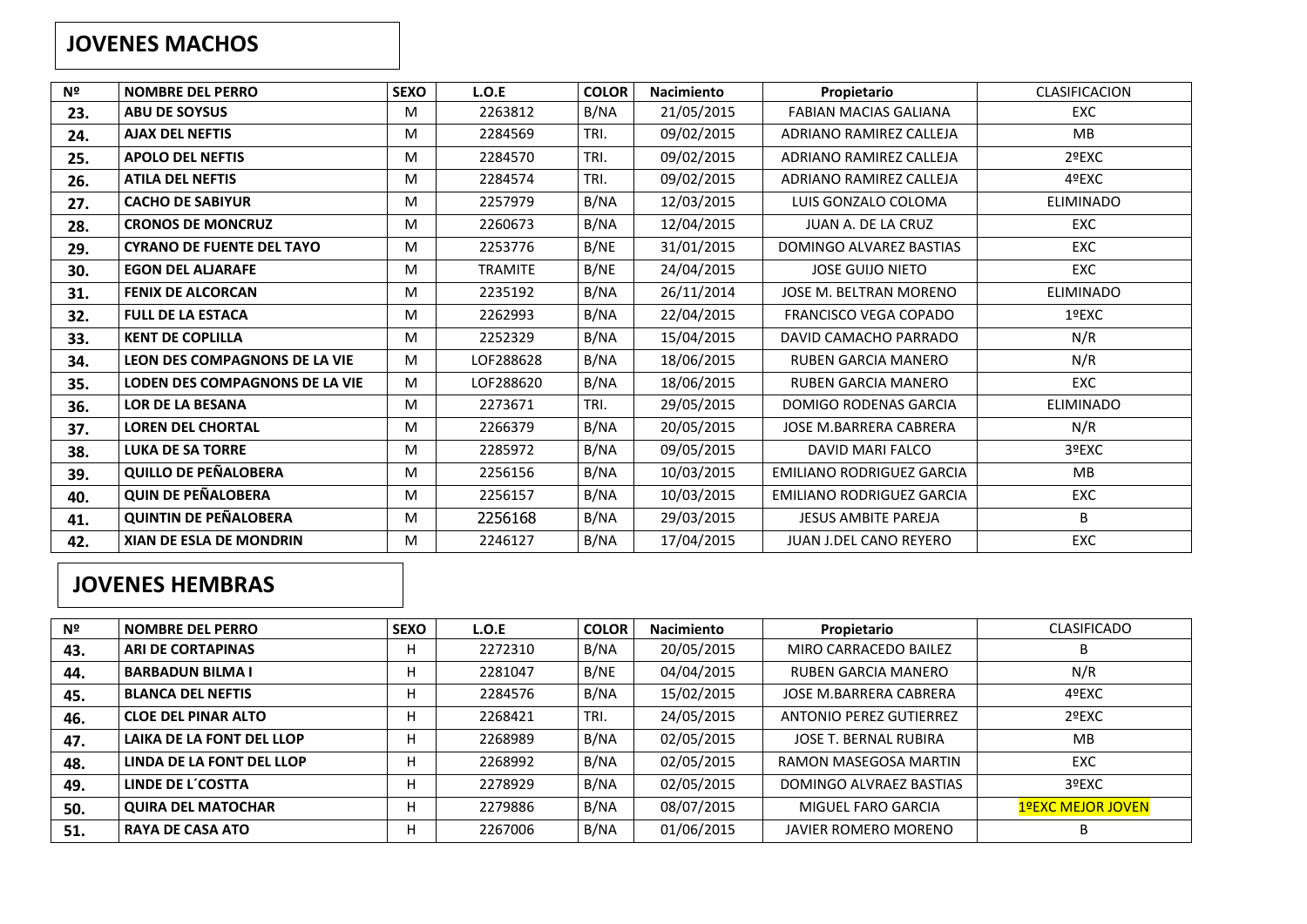## **INTERMEDIA MACHOS**

| Nº  | <b>NOMBRE DEL PERRO</b>           | <b>SEXO</b> | L.O.E   | <b>COLOR</b> | <b>Nacimiento</b> | Propietario                    | <b>CLASIFICACION</b> |
|-----|-----------------------------------|-------------|---------|--------------|-------------------|--------------------------------|----------------------|
| 52. | <b>CYRANO DE RIVERA DEL ANZUR</b> | M           | 2229697 | B/NA         | 12/08/2014        | PEDRO BURGUEÑO PEREZ           | <b>EXC</b>           |
| 53. | <b>GOL DE LOS ZUMAGALES</b>       | м           | 2230483 | B/NA         | 06/08/2014        | JORGUE AGÜERO                  | <b>MB</b>            |
| 54. | <b>GUS DE DUGAN</b>               | м           | 2229189 | B/NE         | 03/09/2014        | EULOGIO CARDENAS               | <b>EXC</b>           |
| 55. | <b>JACO DE LOS CUELLARANOS</b>    | M           | 2238829 | B/NA         | 12/10/2014        | LUIS NAVAMUÑOZ                 | <b>MB</b>            |
| 56. | <b>JADO DE SARAGON</b>            | M           | 2229328 | B/NA         | 04/10/2014        | <b>MANUEL COLUME HERNANDEZ</b> | 2ºEXC                |
| 57. | <b>JAIRO DE COPLILLA</b>          | м           | 2215739 | B/NA         | 05/07/2014        | JAVIER ROMERO MORENO           | <b>ELIMINADO</b>     |
| 58. | <b>JESS DE SARAGON</b>            | M           | 2217107 | B/NA         | 22/07/2014        | SALVADOR ARAGON                | <b>MB</b>            |
| 59. | <b>JUMPY DE TOMECON</b>           | M           | 2233558 | B/NE         | 15/10/2014        | <b>SERGIO PEREZ PEREZ</b>      | 3ºEXC                |
| 60. | <b>KASTER DE LOS MANCHONES</b>    | M           | 2238994 | B/NA         | 01/01/2015        | <b>JUAN MENGUAL ESTEVEZ</b>    | 4ºEXC                |
| 61. | <b>OTTO DE TRASSIERRA</b>         | м           | 2216812 | TRI.         | 16/05/2014        | <b>JOSE M. SALMORAL</b>        | EXC                  |
| 62. | PICIO DE PEÑALOBERA               | M           | 2209688 | B/NA         | 10/06/2014        | EMILIANO RODRIGUEZ GARCIA      | <b>ELIMINADO</b>     |
| 63. | PIRLO DE PUENTEMOCHA              | M           | 2213916 | B/NE         | 08/08/2014        | RICARDO MENESES CABRERO        | EXC                  |
| 64. | <b>POKER DEL MATOCHAR</b>         | M           | 2237062 | B/NA         | 11/09/2014        | MIGUEL FARO GARCIA             | 1ºEXC                |
| 65. | QUICO DE OSAN DE SIRA             | м           | 2237469 | B/NA         | 05/01/2015        | OMAR CHARRO CENTENO            | MB.                  |

## **INTERMEDIA HEMBRAS**

| Nº  | <b>NOMBRE DEL PERRO</b>         | <b>SEXO</b> | L.O.E      | <b>COLOR</b> | <b>Nacimiento</b> | Propietario                   | CALSIFICACION |
|-----|---------------------------------|-------------|------------|--------------|-------------------|-------------------------------|---------------|
| 66. | <b>ARYA</b>                     | п           | 2209721    | B/NA         | 13/05/2014        | <b>MARIA USO TORRES</b>       | MB            |
| 67. | <b>FORTUNA DE LOS MANCHONES</b> | н           | 2193448    | B/NA         | 05/05/2014        | <b>JOSE TAPIA LUQUE</b>       | 3ºEXC         |
| 68. | <b>GALA I DE LOS ZUMAGALES</b>  | н           | 2230482    | B/NA         | 06/08/2014        | JORGUE AGÜERO                 | <b>EXC</b>    |
| 69. | <b>JANA DE LA FONT DEL LLOP</b> | н           | 2221285    | B/NA         | 29/06/2014        | <b>JORGUE BERNABEU JUAN</b>   | <b>EXC</b>    |
| 70. | <b>JASMINE DE TREMOUARD</b>     | н           | LOF 283803 | B/NA         | 24/06/2014        | SANDRINE FLAUX                | B             |
| 71. | <b>JOLY DE SA TORRE</b>         | н           | 2244367    | B/NA         | 25/07/2014        | DAVID MARI FALCO              | 4ºEXC         |
| 72. | <b>JORA DE COPLILLA</b>         | н           | 2202364    | B/NA         | 23/05/2014        | OMAR CHARRO CENTENO           | <b>MB</b>     |
| 73. | <b>OMARA DE TRASSIERRA</b>      | н           | 2216809    | TRI.         | 18/05/2014        | RAFAEL BENABENTE GARCIA       | 2ºEXC         |
| 74. | PEINETA DE CASA ATO             | н           | 2197244    | B/NA         | 25/04/2014        | ANDRES CARDIEL BEGUEIRA       | 1ºEXC         |
| 75. | PINA DE PEÑALOBERA              | H           | 2209689    | B/NA         | 10/06/2014        | EMILIANO RODRIGUEZ GARCIA     | <b>EXC</b>    |
| 76. | <b>QUILLA DE OSAN SE SIRA</b>   | н           | 2237470    | B/NA         | 05/01/2015        | OMAR CHARRO CENTENO           | <b>EXC</b>    |
| 77. | <b>VENUS DE ESLA DE MONDRIN</b> | н           | 2202756    | B/NA         | 20/07/2014        | <b>JUAN J.DEL CANO REYERO</b> | <b>EXC</b>    |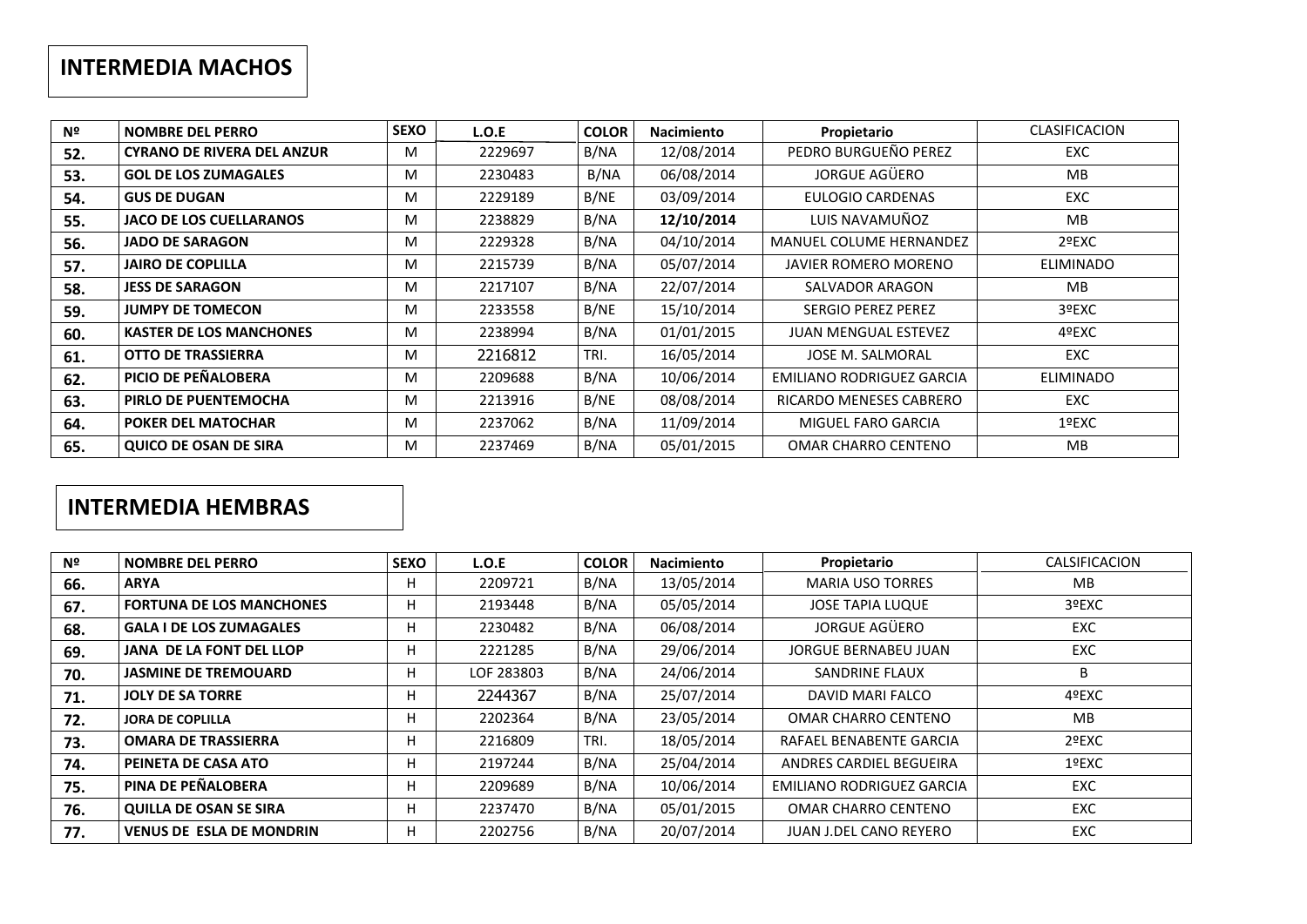## **ABIERTA MACHOS**

| Nº   | <b>NOMBRE DEL PERRO</b>       | <b>SEXO</b> | L.O.E     | <b>COLOR</b> | <b>Nacimiento</b> | Propietario                | <b>CLASIFICACION</b> |
|------|-------------------------------|-------------|-----------|--------------|-------------------|----------------------------|----------------------|
| 78.  | <b>ALENERGI HIT</b>           | M           | 2094888   | B/NA         | 25/05/2012        | JOSE C. GUIJARRO VILLEGAS  | 3ºEXC                |
| 79.  | <b>ARNOLD DE MONTE RINCON</b> | M           | 2164418   | B/NA         | 25/07/2013        | <b>DAVID SURIA</b>         | <b>EXC</b>           |
| 80.  | <b>ATHOS</b>                  | M           | 2199274   | TRI.         | 29/01/2015        | <b>MANUEL CUBERO BAENA</b> | <b>EXC</b>           |
| 81.  | <b>BOSCO DE ALCORCAN</b>      | M           | 2215472   | B/NA         | 12/07/2014        | JOSE M. BELTRAN MORENO     | EXC                  |
| 82.  | <b>CIRO DEL VINO FINO</b>     | M           | 2114083   | B/NA         | 15/07/2012        | RAFAEL DIAZ FERRER         | N/R                  |
| 83.  | DAC DE LOSMANCHONES           | M           | 2071954   | B/NA         | 20/01/2012        | <b>JUAN C. CARRASCO</b>    | 2ºEXC                |
| 84.  | <b>DEL TRIBUTILLO ARCO</b>    | M           | 2147381   | B/NA         | 17/03/2013        | SANTOS BRAVO LOSA          | <b>EXC</b>           |
| 85.  | <b>ECO DE VATURYVAGA</b>      | M           | 1913524   | B/NA         | 28/08/2009        | RAFAEL BENABENTE GARCIA    | 1ºEXC RACB           |
| 86.  | <b>HAROLD DELA BESANA</b>     | м           | 2125172   | TRI.         | 03/09/2012        | DOMIGO RODENAS GARCIA      | <b>EXC</b>           |
| 87.  | <b>HOBBY DE GARCILLEJA</b>    | M           | 2113992   | B/NA         | 19/06/2012        | <b>IVAN GARCIA CALLEJA</b> | EXC                  |
| 88.  | <b>IDEAL DE TEMOUARD</b>      | M           | LOF280149 | B/NA         | 07/09/2013        | SANDRINE FLAUX             | EXC                  |
| 89.  | <b>ISKA DE LOS TINAJARES</b>  | M           | 2179552   | B/NA         | 04/10/2013        | JUAN C. NEVADO             | EXC                  |
| 90.  | <b>LARRY</b>                  | M           | 2185398   | B/NA         | 24/12/2013        | JAVIER NUÑEZ GARCIA        | <b>MB</b>            |
| 91.  | <b>MAX DEL MATOCHAR</b>       | M           | 2040807   | B/NA         | 12/06/2011        | MIGUEL FARO GARCIA         | 4ºEXC                |
| 92.  | <b>SAM</b>                    | M           | 2169484   | TRI.         | 22/07/2013        | JOAN COLOM JUSTRIBO        | MB.                  |
| 185. | <b>JYMY DE SARAGON</b>        | M           | 2217053   | B/NA         | 14/07/2014        | SALVADOR ARAGON            | EXC                  |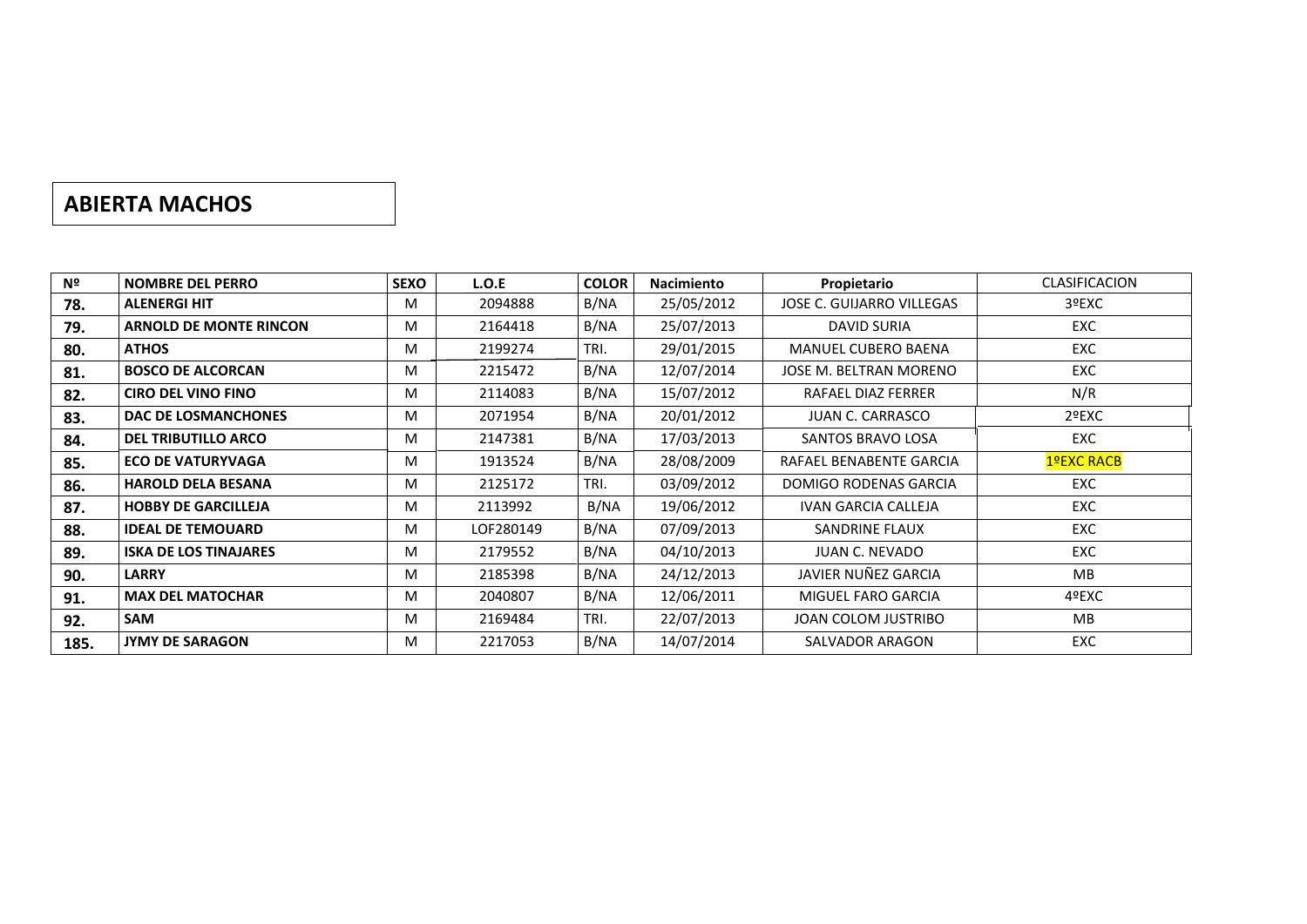## **ABIERTA HEMBRAS**

| Nº   | <b>NOMBRE DEL PERRO</b>          | <b>SEXO</b> | L.O.E   | <b>COLOR</b> | <b>Nacimiento</b> | Propietario               | CALSIFICACION |
|------|----------------------------------|-------------|---------|--------------|-------------------|---------------------------|---------------|
| 93.  | <b>ABISS</b>                     | н           | 2209716 | B/NA         | 13/05/2014        | SANTI ADSUARA             | 2ºEXC         |
| 94.  | <b>ALENERGI ISBA</b>             | н           | 2143209 | B/NA         | 13/05/2013        | JUAN A. DE LA CRUZ        | <b>MB</b>     |
| 95.  | <b>DEL TRIBUTILLO AILIN</b>      | H           | 2147379 | B/NA         | 17/03/2013        | SANTOS BRAVO LOSA         | <b>EXC</b>    |
| 96.  | <b>GOIBELA DE ASTIBITXAS</b>     | н           | 2040577 | B/NA         | 01/07/2011        | IÑAQUI ELORRIAGA          | <b>EXC</b>    |
| 97.  | <b>HISTORIA DE KERANLOUAN</b>    | н           | 2112355 | TRI.         | 02/06/2012        | RICARDO MENESES CABRERO   | EXC           |
| 98.  | <b>IARA DE TOMECON</b>           | н           | 2169749 | B/NA         | 21/09/2013        | TOME JIMENEZ CONTI        | <b>EXC</b>    |
| 99.  | <b>INCA DE LA BESANA</b>         | н           | 2164275 | B/NE         | 30/04/2013        | DOMIGO RODENAS GARCIA     | N/R           |
| 100. | <b>IRIS DE JANUGA</b>            | н           | 2185461 | B/NA         | 10/06/2013        | DOMINGO ALVAREZ BASTIAS   | <b>EXC</b>    |
| 101. | <b>IRISH DE TOMECON</b>          | н           | 2169754 | B/NA         | 21/09/2013        | ADRIANO RAMIREZ CALLEJA   | EXC           |
| 102. | <b>IRLANDA DE LA BESANA</b>      | н           | 2170919 | B/NA         | 24/06/2013        | DOMIGO RODENAS GARCIA     | <b>EXC</b>    |
| 103. | JOYCE DE PLAINES DE SEPTIMANIE   | н           | 2257961 | B/NA         | 10/01/2014        | LUIS NAVA MUÑOZ           | EXC           |
| 104. | <b>JUDIT DE LA FONT DEL LLOP</b> | н           | 2228705 | B/NA         | 01/08/2014        | RAMON MASEGOSA MARTIN     | <b>EXC</b>    |
| 105. | <b>OBENE DE PUENTEMOCHA</b>      | н           | 2176698 | B/NA         | 15/10/2013        | RICARDO MENESES CABRERO   | 3ºEXC         |
| 106. | <b>ODA DE PEÑALOBERA</b>         | н           | 2185566 | B/NA         | 29/11/2013        | EMILIANO RODRIGUEZ GARCIA | <b>EXC</b>    |
| 107. | <b>OLGA DE PUENTEMOCHA</b>       | н           | 2176700 | B/NA         | 15/10/2013        | RICARDO MENESES CABRERO   | 1ºEXC RCACB   |
| 108. | <b>SUNNY DE TOMECON</b>          | н           | 2132384 | B/NA         | 18/10/2012        | TOME JIMENEZ CONTI        | 4ºEXC         |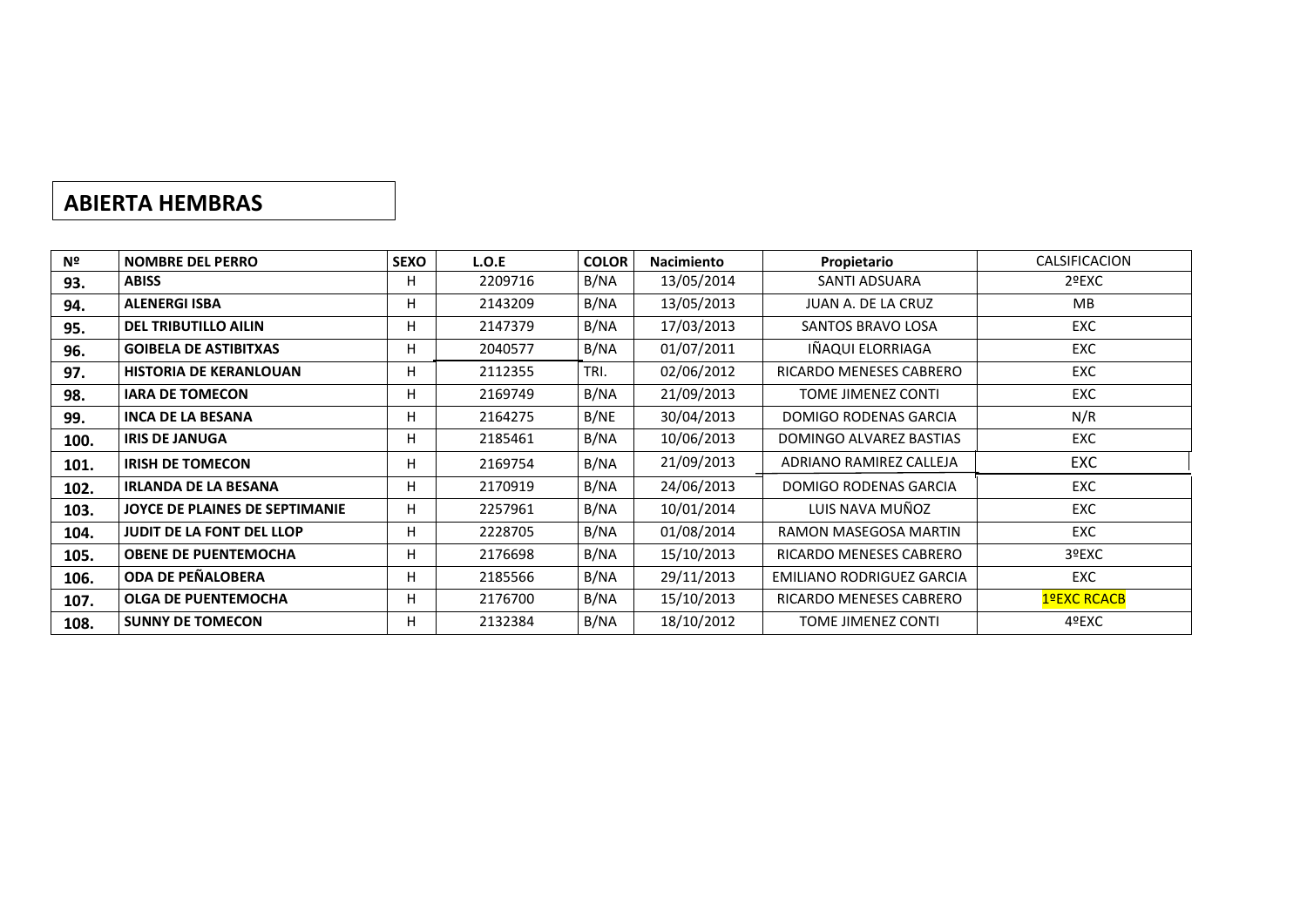#### **TRABAJO MACHOS**

| Nº   | <b>NOMBRE DEL PERRO</b>       | <b>SEXO</b> | L.O.E   | <b>COLOR</b> | Nacimiento | Propietario                      | CLASIFICACION    |
|------|-------------------------------|-------------|---------|--------------|------------|----------------------------------|------------------|
| 109. | AS III DE SOMONTANO           | M           | 2018199 | B/NA         | 25/12/2010 | <b>JULIAN OLIVAN ABAD</b>        | MB               |
| 110. | <b>AUTENTIC DEL BENIVIN</b>   | M           | 2027014 | B/NE         | 13/07/2011 | <b>JAVIER ROJAS MENACHO</b>      | MB               |
| 111. | <b>CANIX DE ASTIBITXAS</b>    | M           | 1753816 | B/NA         | 14/07/2007 | ROBERTO HERNANDEZ                | MB               |
| 112. | <b>DEX DE SARAGON</b>         | M           | 2036211 | B/NA         | 28/07/2011 | SALVADOR ARAGON                  | 1ºEXC CACB       |
| 113. | <b>ECLIPSE DE COPLILLA</b>    | M           | 1862735 | B/NA         | 10/02/2009 | JAVER NUÑEZ GARCIA               | <b>EXC</b>       |
| 114. | <b>EPI DE LOS CUELLARANOS</b> | M           | 1891700 | B/NA         | 20/07/2009 | <b>VICTORIANO MARTIN GOMEZ</b>   | N/R              |
| 115. | <b>FAR DECOPLILLA</b>         | M           | 1997789 | B/NA         | 19/11/2010 | <b>JAVIER ROMERO MORENO</b>      | <b>EXC</b>       |
| 116. | <b>FENIX DE KRONNELLAR</b>    | M           | 1969764 | B/NA         |            | <b>GABRIEL ALVAREZ CORDERO</b>   | EXC              |
| 117. | FISRT DE BOISD'ANTALEXIA      | M           | 2024686 | B/NA         | 26/04/2010 | MIGUEL MARTIN NUÑEZ              | <b>ELIMINADO</b> |
| 118. | <b>GOKU DE KRONNELLAR</b>     | M           | 2038255 | B/NA         | 10/04/2011 | <b>EMILIANO RODRIGUEZ GARCIA</b> | <b>EXC</b>       |
| 119. | <b>GOL DE ANTXISO</b>         | M           | 2039437 | B/NA         | 28/06/2011 | RAMON MASEGOSA MARTIN            | <b>EXC</b>       |
| 120. | <b>IBERO DE COPLILLA</b>      | M           | 2164738 | B/NA         | 29/03/2013 | JAVIER NUÑEZ GARCIA              | 3ºEXC            |
| 121. | <b>IBON DE COPLILLA</b>       | M           | 2164718 | B/NA         | 05/08/2013 | JAVIER NUÑEZ GARCIA              | 4ºEXC            |
| 122. | <b>IGLU DECOPLILLA</b>        | M           | 2139820 | B/NE         | 10/03/2013 | <b>ANDRES ZAMORA MARTIN</b>      | <b>MB</b>        |
| 123. | <b>IS DE COPLILLA</b>         | M           | 2139825 | B/NA         | 10/03/2013 | JAVIER NUÑEZ GARCIA              | <b>EXC</b>       |
| 124. | <b>JAGUAR DE COPLILLA</b>     | M           | 2201183 | B/NA         | 09/04/2014 | <b>ANDRES ZAMORA MARTIN</b>      | EXC              |
| 125. | <b>JOB DE PEÑALOBERA</b>      | M           | 1833272 | B/NA         | 20/10/2008 | <b>IVAN GARCIA CALLEJA</b>       | <b>MB</b>        |
| 126. | <b>KRACK</b>                  | M           | 2058468 | B/NE         | 11/08/2011 | SANTIAGO FERNANDEZ ABIAN         | EXC              |
| 127. | <b>LUX</b>                    | M           | 2196710 | B/NA         | 20/12/2013 | DAVID CAMACHO PARRADO            | EXC              |
| 128. | <b>MONO DE CASA ATO</b>       | M           | 2111467 | B/NA         | 01/08/2011 | ANDRES PERNAS DIAZ               | <b>EXC</b>       |
| 129. | <b>NADAL DE PEÑALOBERA</b>    | M           | 2109762 | B/NA         | 03/07/2012 | JULIO BLANCO BONETE              | <b>EXC</b>       |
| 130. | <b>NEYMAR DE CASA ATO</b>     | M           | 2162820 | B/NA         | 01/09/2013 | <b>JUAN M. ANDRES GIL</b>        | EXC              |
| 131. | OKU DE PEÑALOBERA             | M           | 2151887 | B/NA         | 31/05/2013 | EMILIANO RODRIGUEZ GARCIA        | EXC              |
| 132. | ONO DE PEÑALOBERA             | M           | 2151889 | B/NA         | 03/05/2013 | SANTIAGO FERNANDEZ ABIAN         | ELIMINADO        |
| 133. | <b>UNO DE LOS MANCHONES</b>   | M           | 2216806 | B/NA         | 05/08/2014 | <b>JUAN MENGUAL ESTEVEZ</b>      | 2ºEXC            |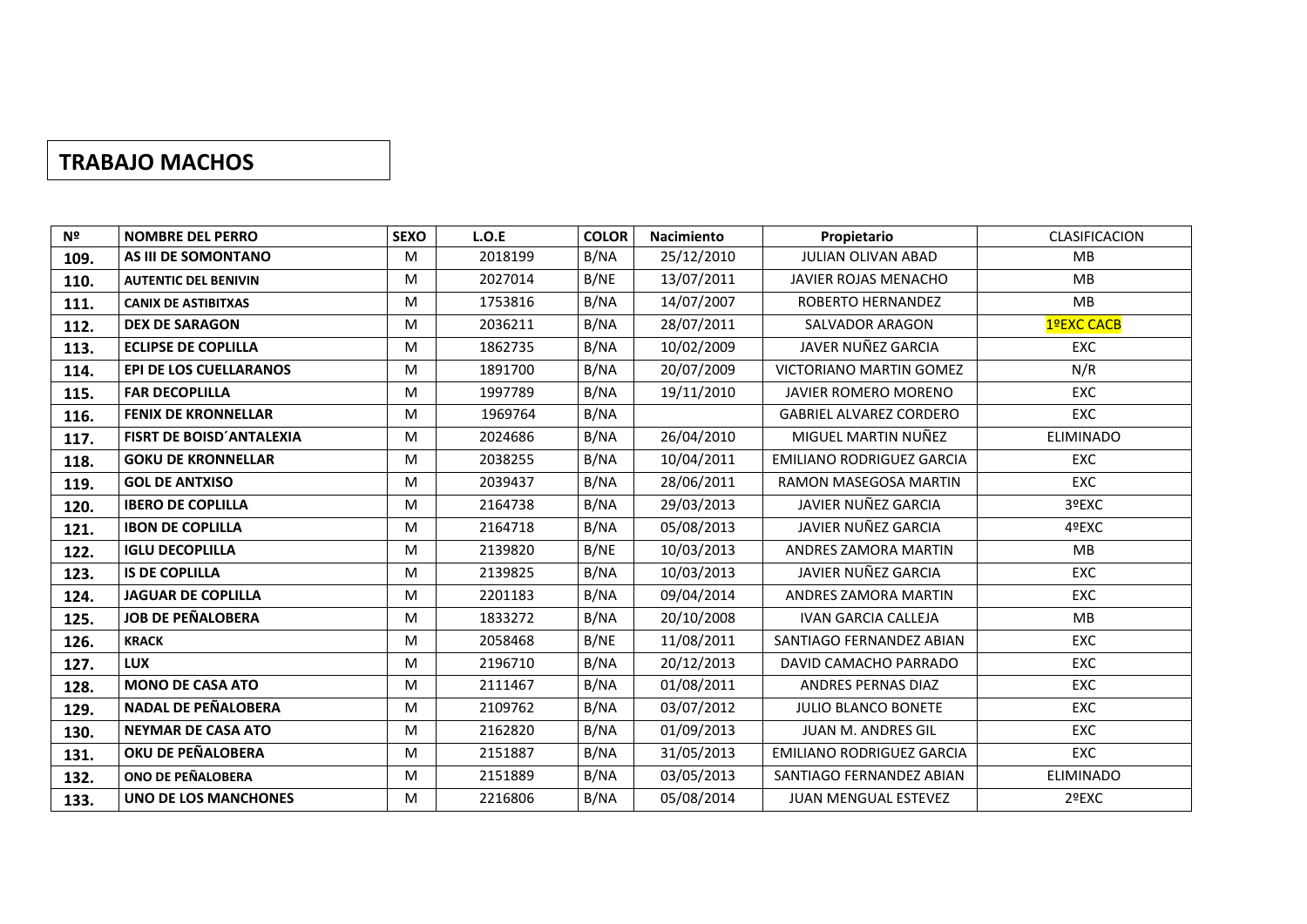#### **TRABAJO HEMBRAS**

| Nº   | <b>NOMBRE DEL PERRO</b>       | <b>SEXO</b> | L.O.E   | <b>COLOR</b> | <b>Nacimiento</b> | Propietario                 | <b>CLASIFICACION</b>           |
|------|-------------------------------|-------------|---------|--------------|-------------------|-----------------------------|--------------------------------|
| 134. | <b>BURJORDEN.S ELSA</b>       | н           | 2002372 | B/NA         | 28/03/2009        | <b>EMILIO SOIRANO SIMON</b> | <b>EXC</b>                     |
| 135. | <b>GORA DE COPLILLA</b>       |             | 2026007 | B/NA         | 18/05/2011        | DAVID CAMACHO PARRADO       | <b>EXC</b>                     |
| 136. | <b>HADA DE COPLILLA</b>       |             | 2094233 | B/NA         | 01/05/2012        | ANDRES ZAMORA MARTIN        | EXC                            |
|      |                               |             |         |              |                   |                             | <b>1ºEXC CACB MEJOR HEMBRA</b> |
| 137. | <b>HAGATA DE SAN TUDEC</b>    | н           | 2175774 | B/NA         | 05/08/2012        | <b>SERGIO PEREZ PEREZ</b>   | <b>MEJOR DE RAZA</b>           |
| 138. | <b>NALA DE CASA ATO</b>       | н           | 2162804 | B/NA         | 01/09/2013        | LUIS FUENTES MAESTRO        | <b>EXC</b>                     |
| 139. | <b>NINA DE CASA ATO</b>       |             | 2162607 | B/NA         | 01/09/2013        | LUIS FUENTES MAESTRO        | 3ºEXC                          |
| 140. | <b>NITA DE CASA ATO</b>       | н           | 2162608 | B/NA         | 01/09/2013        | LUIS FUENTES MAESTRO        | 4ºEXC                          |
| 141. | PILI DE CASA ATO              |             | 2192090 | B/NA         | 15/03/2014        | MIGUEL A. GARCIA PRIETO     | EXC                            |
| 142. | <b>SACHA DE LOS MANCHONES</b> | н           | 2143469 | B/NA         | 02/05/2013        | <b>JUAN MENGUAL ESTEVEZ</b> | 2ºEXC RCACB                    |

## **CAMPEONES MACHOS**

| Nº   | NOMBRE DEL PERRO                | <b>SEXO</b> | L.O.E   | <b>COLOR</b> | <b>Nacimiento</b> | Propietario             | <b>CLASIFICACION</b>              |
|------|---------------------------------|-------------|---------|--------------|-------------------|-------------------------|-----------------------------------|
| 143. | KING DEL MATOCHAR               | M           | 1902688 | B/NA         | 07/09/2009        | MIGUEL FARO GARCIA      | 2ºEXC                             |
|      |                                 |             |         |              |                   |                         | <b>1ºEXC RAPPEL DE CACB MEJOR</b> |
| 144. | <b>LASSO DEL MATOCHAR</b>       | м           | 1962307 | B/NE         | 16/07/2010        | MIGUEL FARO GARCIA      | <b>MACHO</b>                      |
| 145. | <b>ORION DE ESLA DE MONDRIN</b> | M           | 2022392 | B/NA         | 15/05/2011        | JUAN J. DEL CANO REYERO | N/R                               |

## **VETERANOS MACHOS**

| Nº   | <b>NOMBRE DEL PERRO</b>         | <b>SEXO</b> | L.O.E   | <b>COLOR</b> | <b>Nacimiento</b> | Propietario            | CLASIFICACION |
|------|---------------------------------|-------------|---------|--------------|-------------------|------------------------|---------------|
| 146. | <b>BURCK DE SOURCES CLAIRES</b> | M           | 1831681 | B/NA         | 14/06/2006        | JOSE M. BELTRAN MORENO | 2ºEXC         |
| 147. | <b>CESAR DE SAINT LUBIN</b>     | M           | 1724481 | B/NA         | 28/02/2007        | SANTOS BRAVO LOSA      | 1ºEXC         |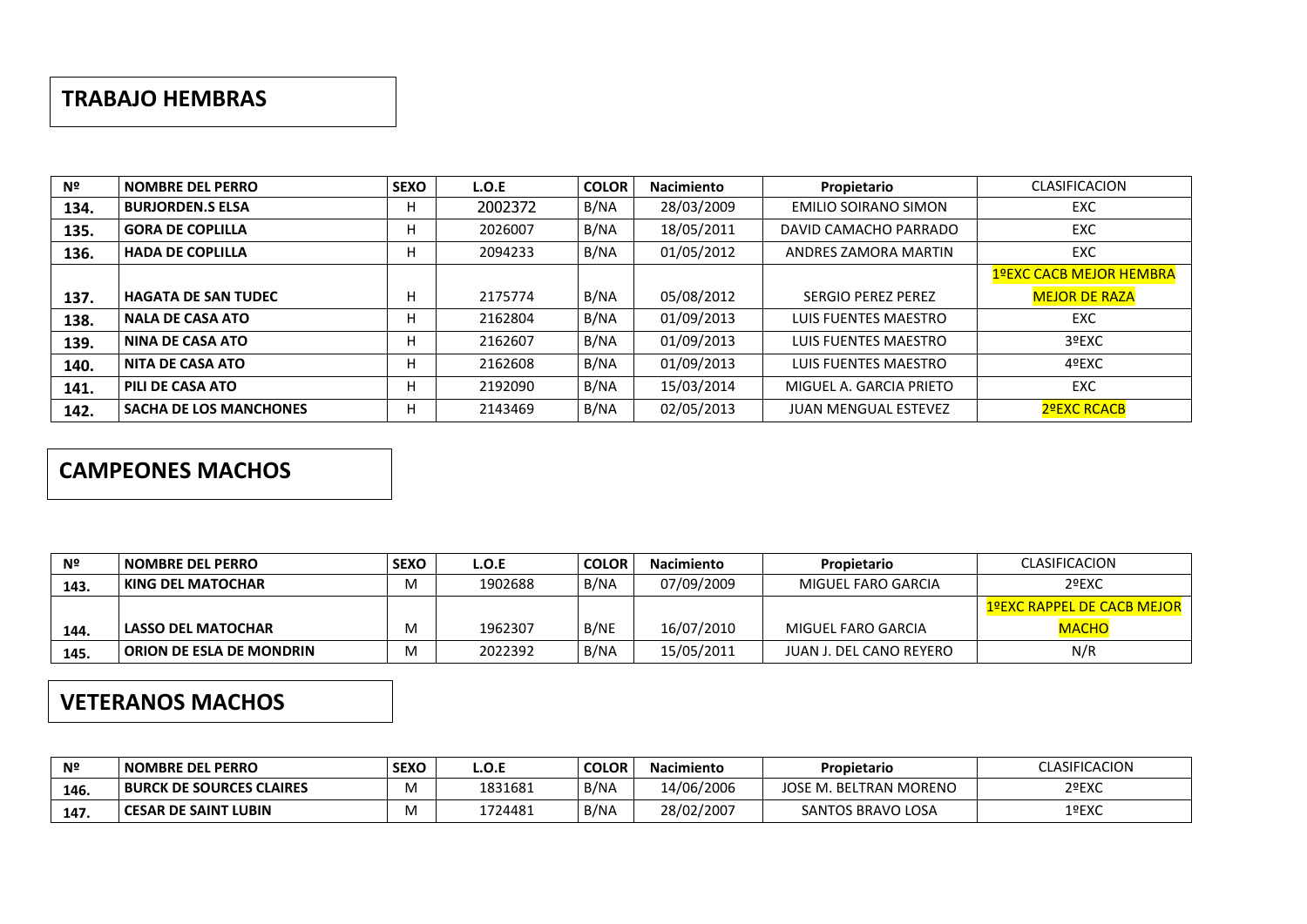## **PAREJAS**

| Nº      | <b>NOMBRE DEL PERRO</b>        | <b>SEXO</b> | L.O.E | <b>COLOR</b> | <b>Nacimiento</b> | Propietario               | <b>CLASIFICACION</b> |
|---------|--------------------------------|-------------|-------|--------------|-------------------|---------------------------|----------------------|
| 148(P1) | <b>UNO DE LOS MACHONES</b>     | M           |       |              |                   | <b>JUAN MENGUAL</b>       | <b>MEJOR PAREJA</b>  |
| 149(P1) | <b>SACHA DE LOS MACHONES</b>   |             |       |              |                   | <b>JUAN MENGUAL</b>       | <b>MEJOR PAREJA</b>  |
| 150(P2) | <b>FORTUNA DE LOS MACHONES</b> | H           |       |              |                   | <b>JOSE TAPIA</b>         |                      |
| 151(P2) | <b>CALIFA DEL ZUMBACON</b>     | м           |       |              |                   | <b>JOSE TAPIA</b>         |                      |
| 152(P3) | <b>LUKA DE SA TORRE</b>        | M           |       |              |                   | DAVID MARI FALCO          | 2º clasificado       |
| 153(P3) | <b>JOLY DE SA TORRE</b>        | H           |       |              |                   | DAVID MARI FALCO          | 2ºClasificado        |
| 154(P4) | <b>JAGUAR DE COPLILLA</b>      | м           |       |              |                   | ANDRES ZAMORA             |                      |
| 155(P4) | <b>HADA DE COPLILLA</b>        | H           |       |              |                   | <b>ANSRES ZAMORA</b>      |                      |
| 156(P5) | ODA DE PEÑALOBERA              | Н           |       |              |                   | <b>EMILIANO RODRIGUEZ</b> |                      |
| 157(P5) | OKU DE PEÑALOBERA              | м           |       |              |                   | <b>EMILIANO RODRIGUEZ</b> |                      |

## **LOTE DE CRIA**

| Nº      | <b>NOMBRE DEL PERRO</b>   | <b>SEXO</b> | L.O.E | <b>COLOR</b> | <b>Nacimiento</b> | Propietario | <b>CLASIFICACION</b> |
|---------|---------------------------|-------------|-------|--------------|-------------------|-------------|----------------------|
| 158(L1) | <b>JADO DE SARAGON</b>    |             |       |              |                   |             | 2º CLASIFICADO       |
| 159(L1) | <b>DEX DE SARAGON</b>     |             |       |              |                   |             | SARAGON              |
| 160(L1) | <b>JESS DE SARAGON</b>    |             |       |              |                   |             | SARAGON              |
| 161(L2) | <b>FAR DE COPLILLA</b>    |             |       |              |                   |             |                      |
| 162(L2) | <b>IS DE COPLILLA</b>     |             |       |              |                   |             |                      |
| 163(L2) | <b>IBERO DE COPLILLA</b>  |             |       |              |                   |             |                      |
| 164(L2) | <b>JAGUAR DE COPLILLA</b> |             |       |              |                   |             |                      |
| 165(L2) | <b>HADA DE COPLILLA</b>   |             |       |              |                   |             |                      |
| 166(L3) | <b>SUMY DE TOMECON</b>    |             |       |              |                   |             | 3º CLASIFICADO       |
| 167(L3) | <b>IARA DE TOMECON</b>    |             |       |              |                   |             | <b>TOMECON</b>       |
| 168(L3) | <b>IRIS DE TOMECON</b>    |             |       |              |                   |             | <b>TOMECON</b>       |
| 169(L4) | <b>KING DEL MATOCHAR</b>  |             |       |              |                   |             | 1º CLASIFICADO       |
| 170(L4) | <b>POKER DEL MATOCHAR</b> |             |       |              |                   |             | <b>EL MATOCHAR</b>   |
| 171(L4) | <b>LASSO DEL MATOCHAR</b> |             |       |              |                   |             | <b>EL MATOCHAR</b>   |
|         |                           |             |       |              |                   |             |                      |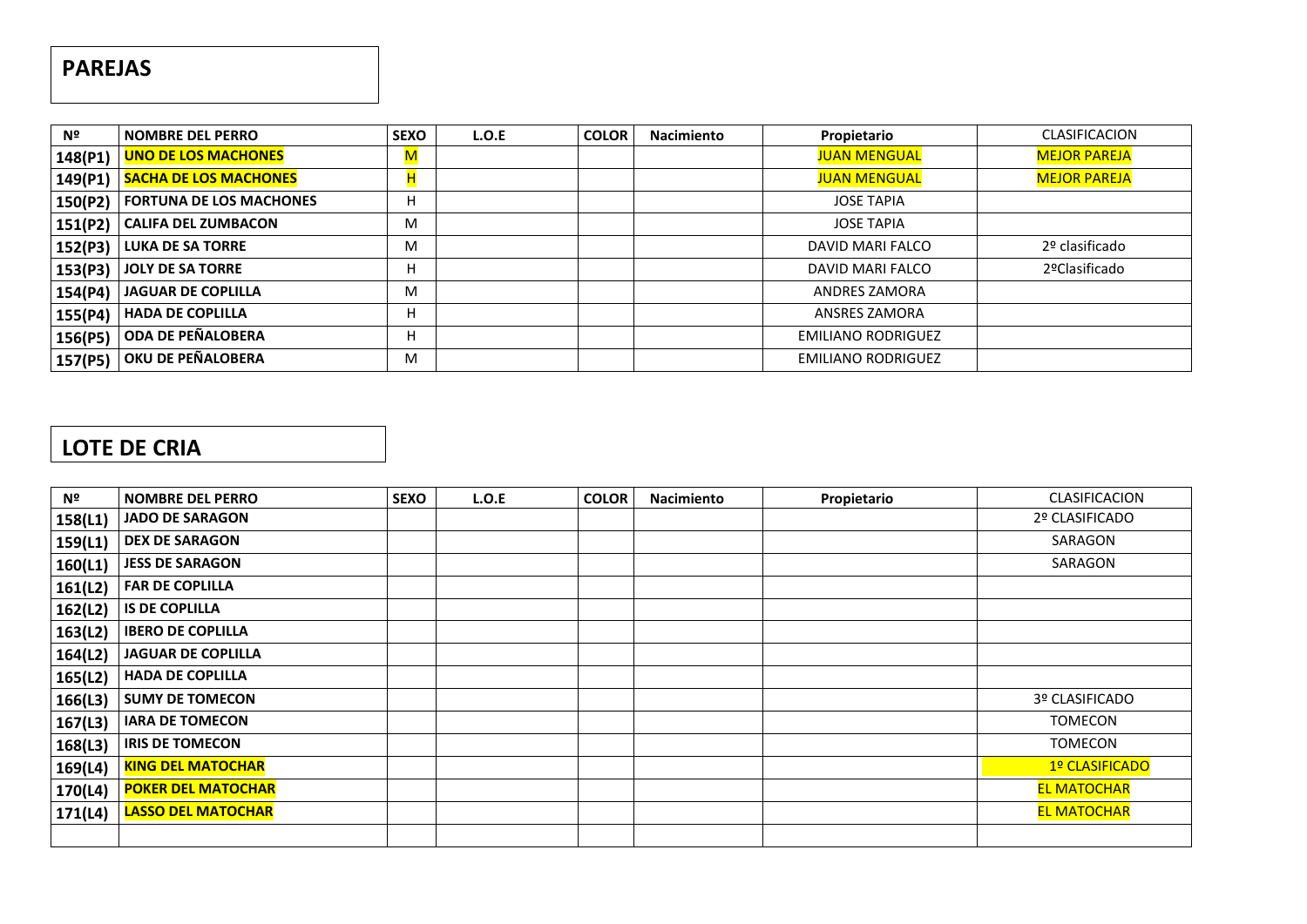| 172(L5) | <b>APOLO DEL NEFTIS</b>       |  |  |  |
|---------|-------------------------------|--|--|--|
| 173(L5) | <b>ATILA DEL NEPTIS</b>       |  |  |  |
| 174(L5) | <b>AJAX DEL NEPTIS</b>        |  |  |  |
| 175(L6) | NALA DE CASA ATO              |  |  |  |
| 176(L6) | NINA DE CASA ATO              |  |  |  |
| 177(L6) | NITA DE CASA ATO              |  |  |  |
| 178(L7) | <b>DRACK DE LOS MANCHONES</b> |  |  |  |
| 179(L7) | CALIFA DE LOS MANCHONES       |  |  |  |
| 180(L7) | <b>SACHA DE LOS MANCHONES</b> |  |  |  |
| 181(L7) | UNO DE LOS MANCHONES          |  |  |  |

## **MEJOR REPRODUCTOR**

| Nº      | <b>NOMBRE DEL PERRO</b>   | <b>SEXO</b>                                                                                                | L.O.E | <b>COLOR</b> | <b>Nacimiento</b> | Propietario               | CLASIFACION    |
|---------|---------------------------|------------------------------------------------------------------------------------------------------------|-------|--------------|-------------------|---------------------------|----------------|
| 182(R1) | <b>MAX DEL MATOCHAR</b>   | $\mathsf{M}% _{T}=\mathsf{M}_{T}\!\left( a,b\right) ,\ \mathsf{M}_{T}=\mathsf{M}_{T}\!\left( a,b\right) ,$ |       |              |                   | <b>MIGUEL A.FARO</b>      | 1º CLASIFICADO |
|         | a) Abis                   |                                                                                                            |       |              |                   |                           |                |
|         | b) Aria                   |                                                                                                            |       |              |                   |                           |                |
|         | c) Quira del Matochar     |                                                                                                            |       |              |                   |                           |                |
| 183(R2) | <b>GOKU DE KRONNELLAR</b> | M                                                                                                          |       |              |                   | <b>EMILIANO RODRIGUEZ</b> | 2º CLASIFICADO |
|         | a) Quin de Peñalobera     |                                                                                                            |       |              |                   |                           |                |
|         | Quico de Peñalobera<br>b) |                                                                                                            |       |              |                   |                           |                |
|         | Picio de Peñalobera<br>c) |                                                                                                            |       |              |                   |                           |                |
|         | d) Pina de Peñalobera     |                                                                                                            |       |              |                   |                           |                |
|         | e) Nadal de Peñalobera    |                                                                                                            |       |              |                   |                           |                |
| 184(R3) | <b>GOL DE ANTXISO</b>     | M                                                                                                          |       |              |                   | <b>RAMON MASEGOSA</b>     | 3ºCLASIFICADO  |
|         | Oda de Peñalobera<br>a)   |                                                                                                            |       |              |                   |                           |                |
|         | Oku de Peñalobera<br>b)   |                                                                                                            |       |              |                   |                           |                |
|         | Ono de Peñalobera<br>C)   |                                                                                                            |       |              |                   |                           |                |